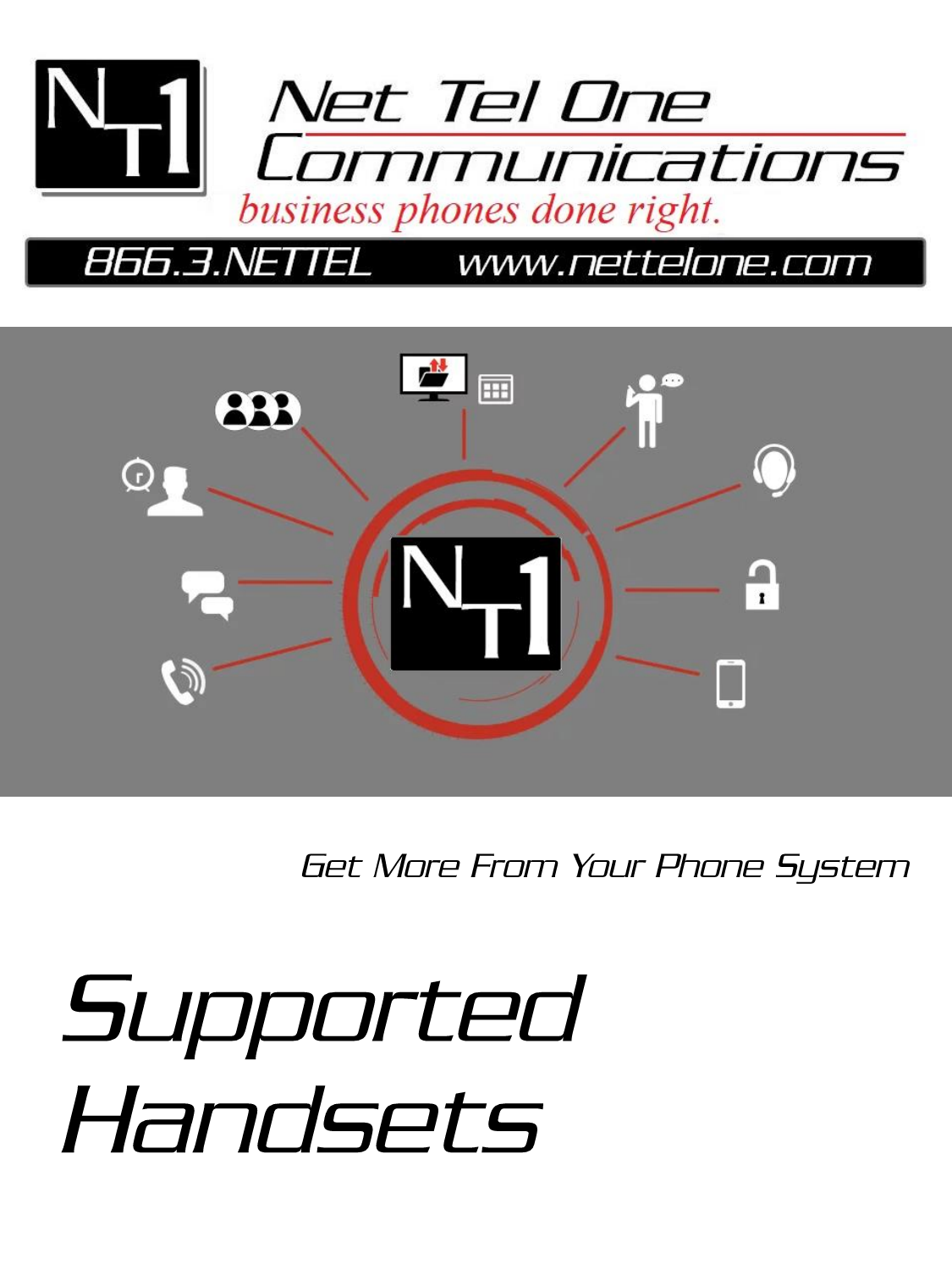



Yealink SIP-T57W Prime Business Phone

- 3.7" 360 X 160 pixel graphical LCD with backlight
- Adjustable LCD Screen
- Built-in Bluetooth 4.2
- Built-in Wi-Fi (2.4G/5G)
- USB 2.0 for USB Recording, wired/wireless USB headsets & EXP50
- HAC Handset
- 21 Touch Keys.
- Dual-port Gigabit Ethernet, Integrated PoE
- Paperless label design
- Wall Mountable



Yealink SIP-T57W

Prime Business Phone

- 7" 800 X 480 Captive adjustable touch screen
- Adjustable LCD Screen
- Built-in Bluetooth 4.2
- Built-in Wi-Fi (2.4G/5G)
- USB 2.0 for USB Recording, wired/wireless USB headsets & EXP50
- HAC Handset
- 29 Touch Keys.
- Dual-port Gigabit Ethernet, Integrated PoE
- Paperless label design
- Wall Mountable



Yealink SIP-T57W Prime Business Phone

- 4.3" 480 X 272 pixel color display with backlight
- Adjustable LCD Screen
- Built-in Bluetooth 4.2
- Built-in Wi-Fi (2.4G/5G)
- USB 2.0 for USB Recording, wired/wireless USB headsets & EXP50
- HAC Handset
- 27 Touch Keys.
- Dual-port Gigabit Ethernet, Integrated PoE
- Paperless label design
- Wall Mountable



Yealink SIP-T58A Smart Business Phone

- 7" 1024 x 600 Captive adjustable touch screen
- Video capable 720p@30fps (with CAM50) (not supported on all platforms.)
- Android 5.1.1 Operating System.
- Yeahlink Noise Proof Technology
- Built-in Bluetooth 4.0+ for headsets & pairing mobile device.
- Built-in Wi-Fi
- USB 2.0 for USB headset, media & storage
- Up to 5-way Audio Conference
- 27 line keys.
- Dual-port Gigabit Ethernet, Integrated PoE
- Supports headset and wireless headset adapter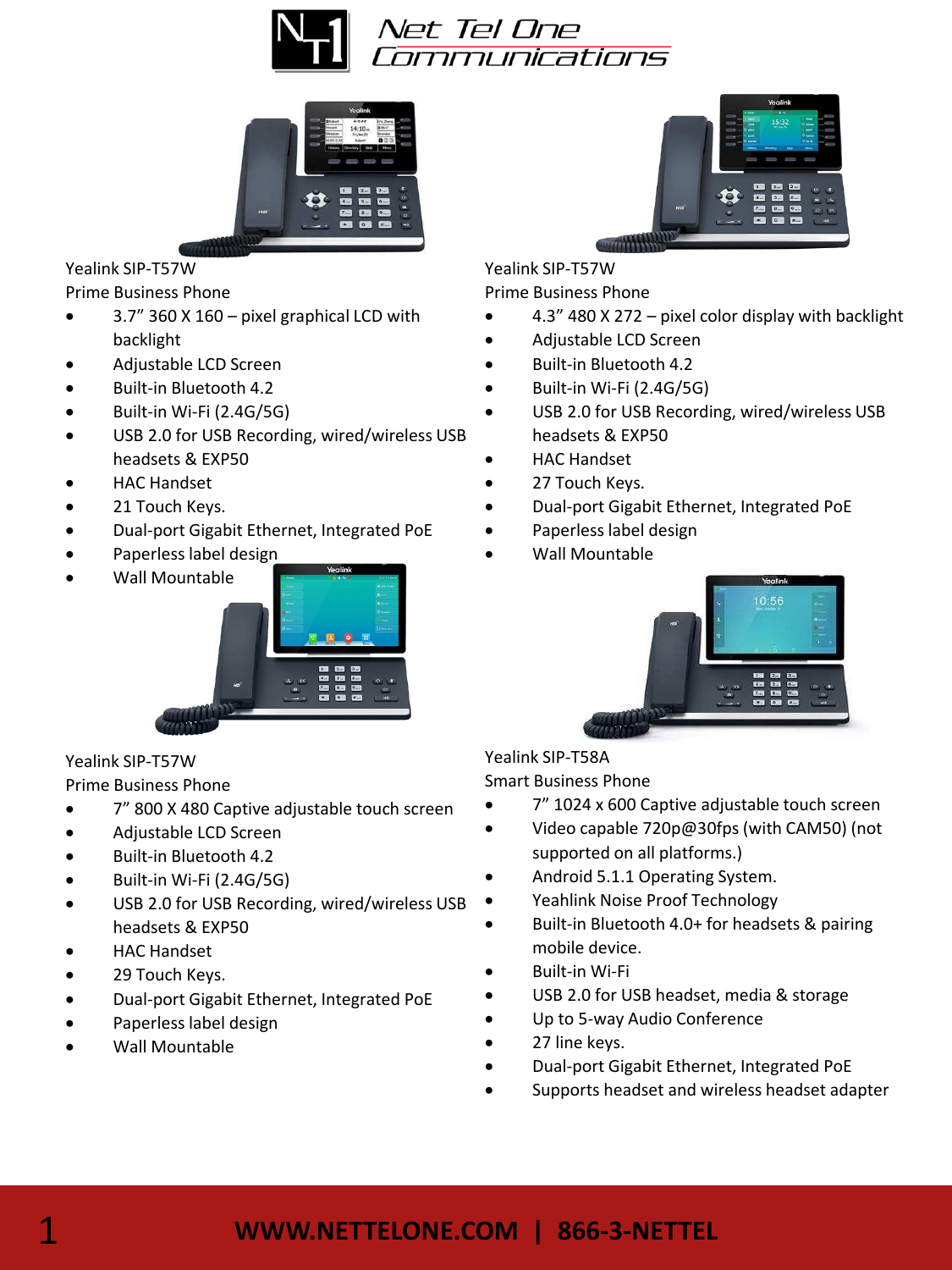



### Yealink SIP-T58A

Smart Business Phone

- 7" 1024 x 600 Captive adjustable touch screen
- Video capable 720p@30fps (not supported on all platforms.)
- Android 5.1.1 Operating System.
- Yeahlink Noise Proof Technology
- Built-in Bluetooth 4.0+ for headsets & pairing mobile device.
- Built-in Wi-Fi
- USB 2.0 for USB headset, media & storage
- Up to 3-way Video Conference
- Up to 5-way Audio Conference
- 27 line keys.
- Dual-port Gigabit Ethernet, Integrated PoE
- Supports headset and wireless headset adapter



### Yealink W41P

Business HD IP DECT Phone

- Wireless Handset sold separately.
- 2.7" color 192. x 64 Screen.
- Support 8 simultaneous network conversations
- Support Repeater
- HD Voice
- Full-duplex hands-free speaker phone
- Support up to 8 cordless handsets per base
- Dual port 10M/100M Ethernet, Integrated PoE
- Works concurrently with wireless DECT phones.

| -<br>=<br>10.10.11.00-<br>The Perfect<br>-<br>III Motion<br>2.871<br>-<br>-<br><b>All Henry</b><br>15 Gery<br>$\equiv$<br>-<br>1.102.2.11<br><b>Douglas</b><br><b>JE Rose</b><br><b>ID WHI</b><br><b>III</b> Daily<br>2.168e<br><b>L. Mills</b><br>3. Poppy<br>m. 10.211.3.<br>$= 9453$<br>œ<br><b>COLLEGE</b><br>3<br>$\mathbf{z}$ | <b>Kinging</b><br>- | <b>SIL Kenny</b>      | - |
|-------------------------------------------------------------------------------------------------------------------------------------------------------------------------------------------------------------------------------------------------------------------------------------------------------------------------------------|---------------------|-----------------------|---|
|                                                                                                                                                                                                                                                                                                                                     | <b>Jack</b>         | <b>III</b> Dictionary |   |
|                                                                                                                                                                                                                                                                                                                                     |                     |                       |   |
|                                                                                                                                                                                                                                                                                                                                     |                     |                       |   |
|                                                                                                                                                                                                                                                                                                                                     |                     |                       |   |
|                                                                                                                                                                                                                                                                                                                                     |                     |                       |   |
|                                                                                                                                                                                                                                                                                                                                     |                     |                       |   |
|                                                                                                                                                                                                                                                                                                                                     |                     |                       |   |
|                                                                                                                                                                                                                                                                                                                                     |                     |                       |   |
|                                                                                                                                                                                                                                                                                                                                     |                     |                       |   |
|                                                                                                                                                                                                                                                                                                                                     |                     |                       |   |

## Yealink EXP50

Color Screen Expansion

- Compatible with T5 series phones only
- 4.3" 272 X 480– pixel color screen
- Color icons for rich visual experience
- 20 physical keys on each page with dual-color LED's
- 3 Independent control keys with illuminated LED for fast switching pages
- Supports up to 3 modules daisy-chain
- Stand with 2 adjustable angles



Yealink W60P

Business HD IP DECT Phone

- 2.4" color display with intuitive user interface
- Support 8 simultaneous network conversations
- Support Repeater
- Support up to 30 hours talking time, 400 hours standby time
- HD Voice on DECT radio
- Full-duplex hands-free speaker phone
- Dialing range up to 300m outdoor, 50m indoor
- Support up to 8 cordless handsets per base
- Up to 500 phonebook in base, synchronized with handsets via DECT radio
- 20 outing/ missed/ accepted calls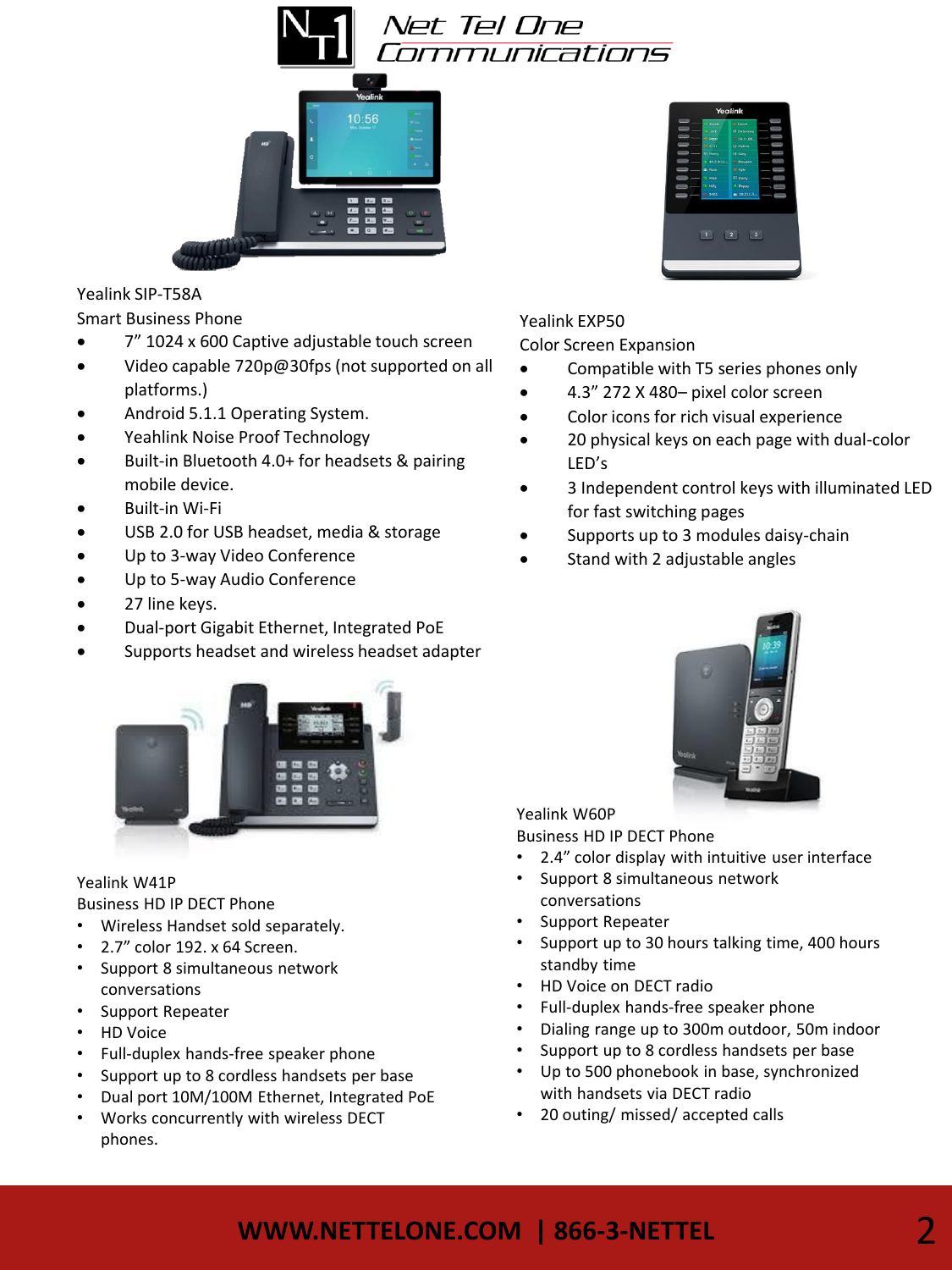



## Yealink SIP-CP920

Touch-Sensitive HD IP Conference Phone

- 3.1" 248 x 120 pixel graphical LCD
- Yealink Noise Proof Technology
- Optimal HD audio, full duplex technology
- No Expansion mic available
- Sensitive touch keypad
- 5-way conference
- Built-in Bluetooth 4.0
- Built in Wi-Fi 802.11b/g/n
- 20-foot and 360-degree voice pickup
- 1xBuilt-in USB Port for USB Recording

Yealink SIP-CP960 - WirelessMic Optima HD IP Conference Phone

- 5" 720 x 1280 touch screen.
- 2 wired expansion mic ports
- 5-way conference
- Built-in Bluetooth 4.0
- Built in Wi-Fi 802.11a/b/g/n/ac
- Android 5.1.1 Operating System.
- DDR2 Memory 1GB
- Flash Memory 8GB
- 2xBuilt-in USB Port
- 1xBuilt-in micro USB Port
- USB Recording
- Includes 2 wireless Expansion Mics.



Yealink SIP-CP930W - Base Wireless DECT Conference Phone

- Built in Battery
- Less than 4-hour charging time
- Up tp 24-hour Talk Time
- Up to 15-day standby time
- 3.1" 248 x 120-pixel graphical LCD
- Yealink Noise Proof Technology
- Optimal HD audio, full duplex technology
- Sensitive touch keypad
- No Expansion mic available
- 5-way conference
- Built-in Bluetooth 4.0
- Built in Wi-Fi 802.11b/g/n
- 20-foot and 360-degree voice pickup
- 1xBuilt-in USB Port for USB Recording

Yealink SIP-CP960

Optima HD IP Conference Phone

- 5" 720 x 1280 touch screen.
- 2 wired expansion mic ports
- 5-way conference
- Built-in Bluetooth 4.0
- Built in Wi-Fi 802.11a/b/g/n/ac
- Android 5.1.1 Operating System.
- DDR2 Memory 1GB
- Flash Memory 8GB
- 2xBuilt-in USB Port
- 1xBuilt-in micro USB Port
- USB Recording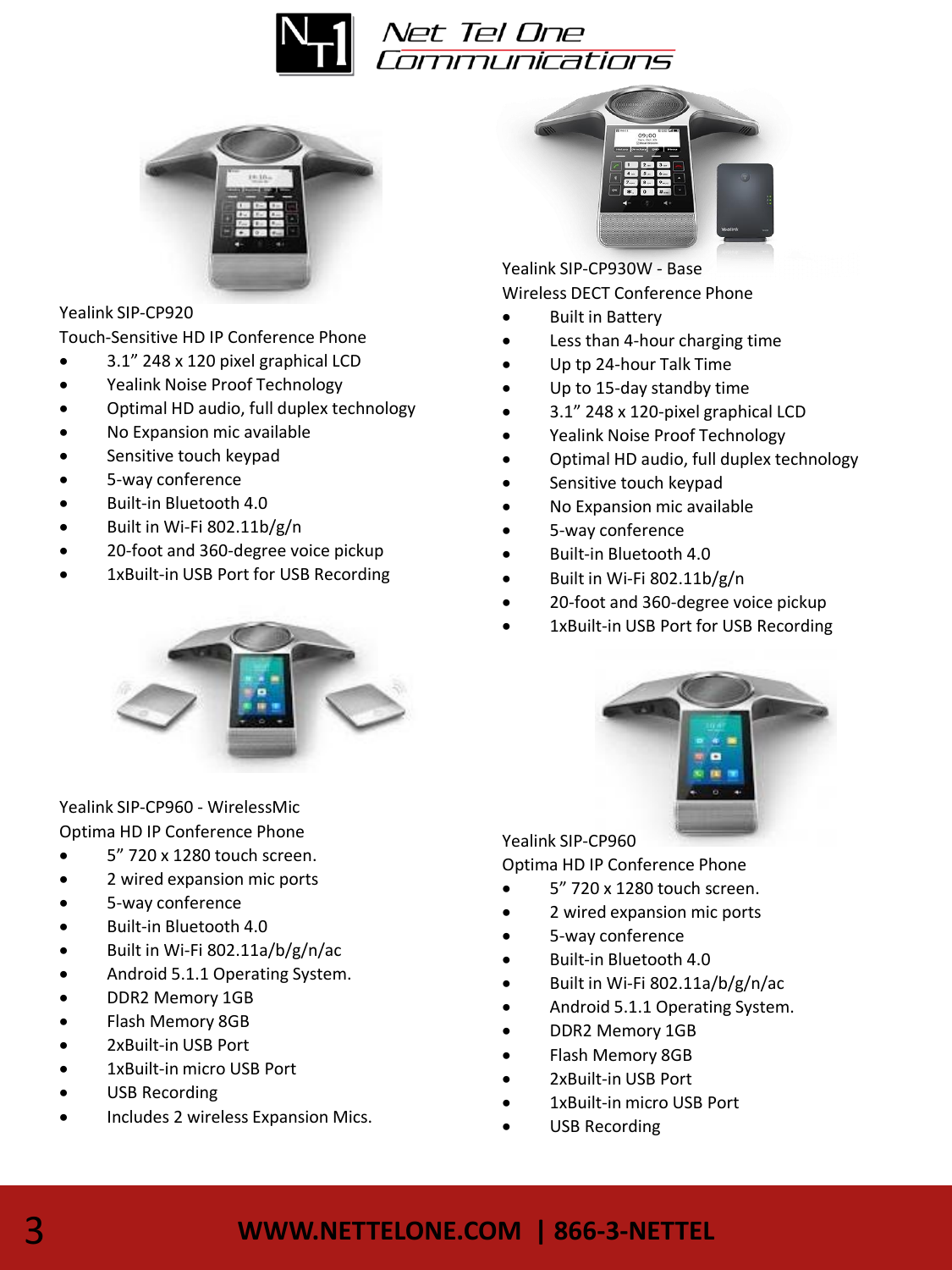



Yealink SIP-T40P

Ultra-elegant IP Phone

- 192 x 64 pixel grayscale graphical LCD with backlight
- 3 SIP accounts
- Optima HD voice, Full duplex speakerphone
- 3 multifunctional line keys.
- Dual port 10M/100M Ethernet, Integrated PoE
- 3-way conference
- Wall-mountable, Integrated stand with 2 adjustable angles
- Support headset and wireless headset adapter



## Yealink SIP-T46S

Ultra-elegant Gigabit IP Phone

- 4.3" 480 x 272 pixel color display with backlight
- 10 multifunctional line keys, Up to 27 Paperless DSS Keys
- Optima HD voice, Full-duplex speakerphone
- Local phonebook up to 1000 entries, black list, intelligent search
- Dual-port Gigabit Ethernet, Integrated PoE
- 1xBuilt-in USB Port, Supports Bluetooth Headset
- Up to 6 SIP accounts, 3 way conferencing
- Wall mountable, Integrated stand with 2 adjustable angles
- Supports expansion modules, Headset, Wireless Headset Adapter, Bluetooth USB Dongle



Yealink SIP-T42S

Ultra-elegant Gigabit IP Phone

- 192 x 64 pixel grayscale graphical LCD with backlight
- 3 SIP accounts
- Optima HD voice, Full-Duplex Speakerphone
- 6 multifunctional line keys, up to 15 paperless DSS Keys
- Dual-port Gigabit Ethernet, Integrated PoE
- 3-way conference
- Wall-mountable, Integrated stand with 2 adjustable angles
- Support headset and wireless headset adapter



Yealink SIP-T48S

Ultra-elegant Gigabit IP Phone

- 7" 800 x 400 pixel color display, touch screen
- 11 multifunctional line keys, Up to 29 Paperless DSS Keys
- Optima HD Voice, Full duplex speakerphone
- Local phonebook up to 1000 entries, black list, intelligent search
- Dual-port Gigabit Ethernet, Integrated PoE
- 1xBuilt-in USB Port, Support Bluetooth Headset
- Up to 6 SIP accounts, 3 way conferencing
- Supports expansion modules, Headset, Wireless Headset Adapter, Bluetooth USB Dongle
- Wall-mountable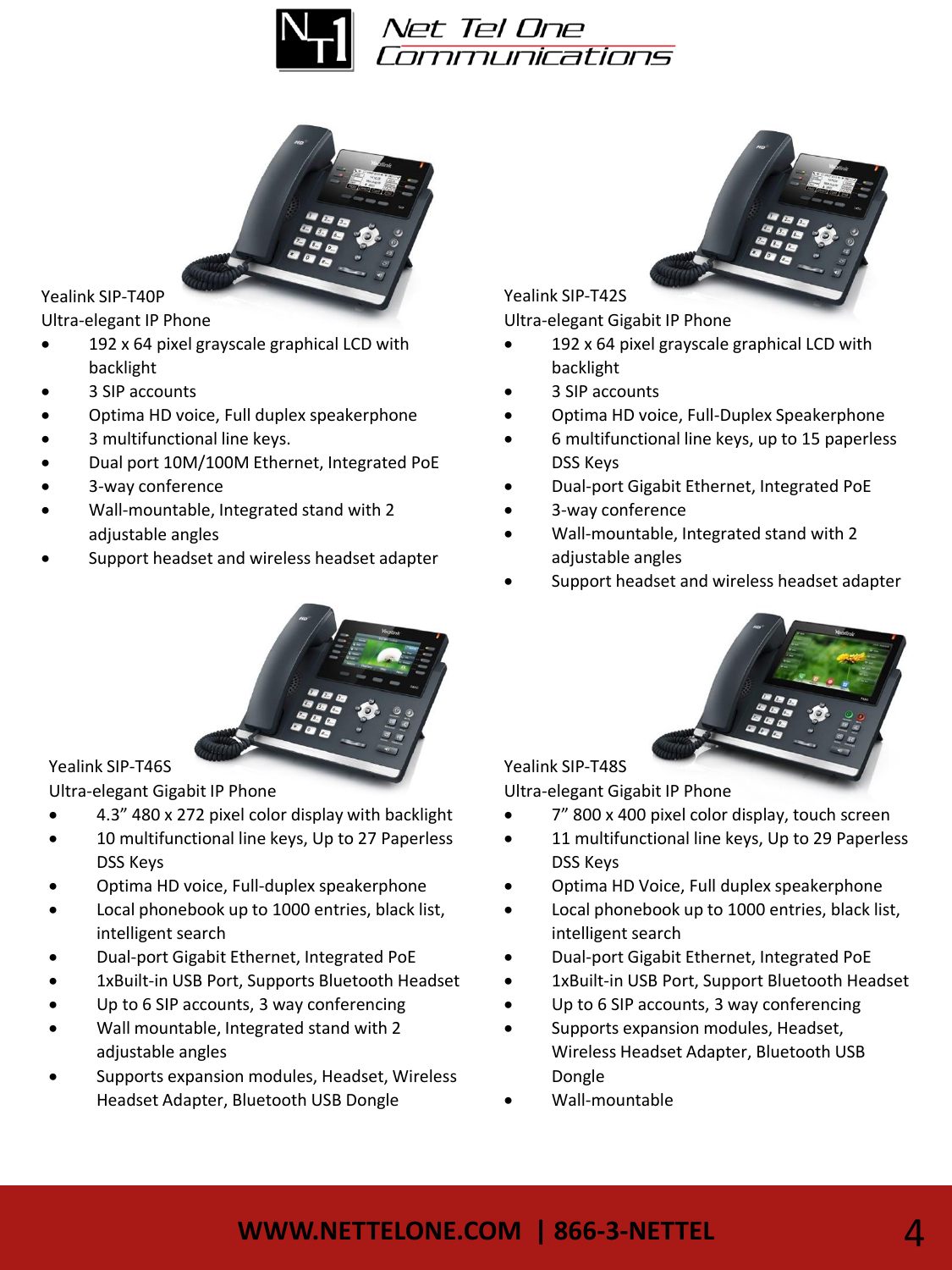



Polycom VVX 300

Powerful Business Media Phone ideal for lowmoderate call volume

- Six Line entry-level phone
- Crystal clear communication with Polycom HD Voice Technology
- Backlit easy-to-read Grayscale LCD
- Dedicated RJ9 headset port making it perfect for cubicles and call centers
- Dual Gigabyte Ethernet ports



Polycom VVX 500

High-Performance Business Media Phone with Polycom HD Voice

- 12 Line manager's phone
- Touchscreen interface
- Exhange calendar integration
- Capability to extend phone screen on PC desktop
- Open application platform and web browser
- Supports expansion modules for applications such as personal videoconferencing and wireless networking



Polycom VVX 400

High Quality Business Media Phone with Gigabyte Ethernet for enhanced call handling

- Twelve Lines
- Backlit Color LCD display
- Revolutionary voice quality with Polycom HD Voice
- Polycom Zero Touch Provisioning and Web based configuration for easy administration and maintenance



Polycom VVX 600

A premium Business Media phone that delivers desktop productivity for corporate executives and managers

- Sixteen Line Executive phone
- Large LCD multicolor touchscreen
- Video playback and video conferencing via external USB cam
- Integrated Bluetooth
- Polycom HD Voice
- Includes capabilities such as Exchange integration and web browsing along with all the other features in the VVX 500